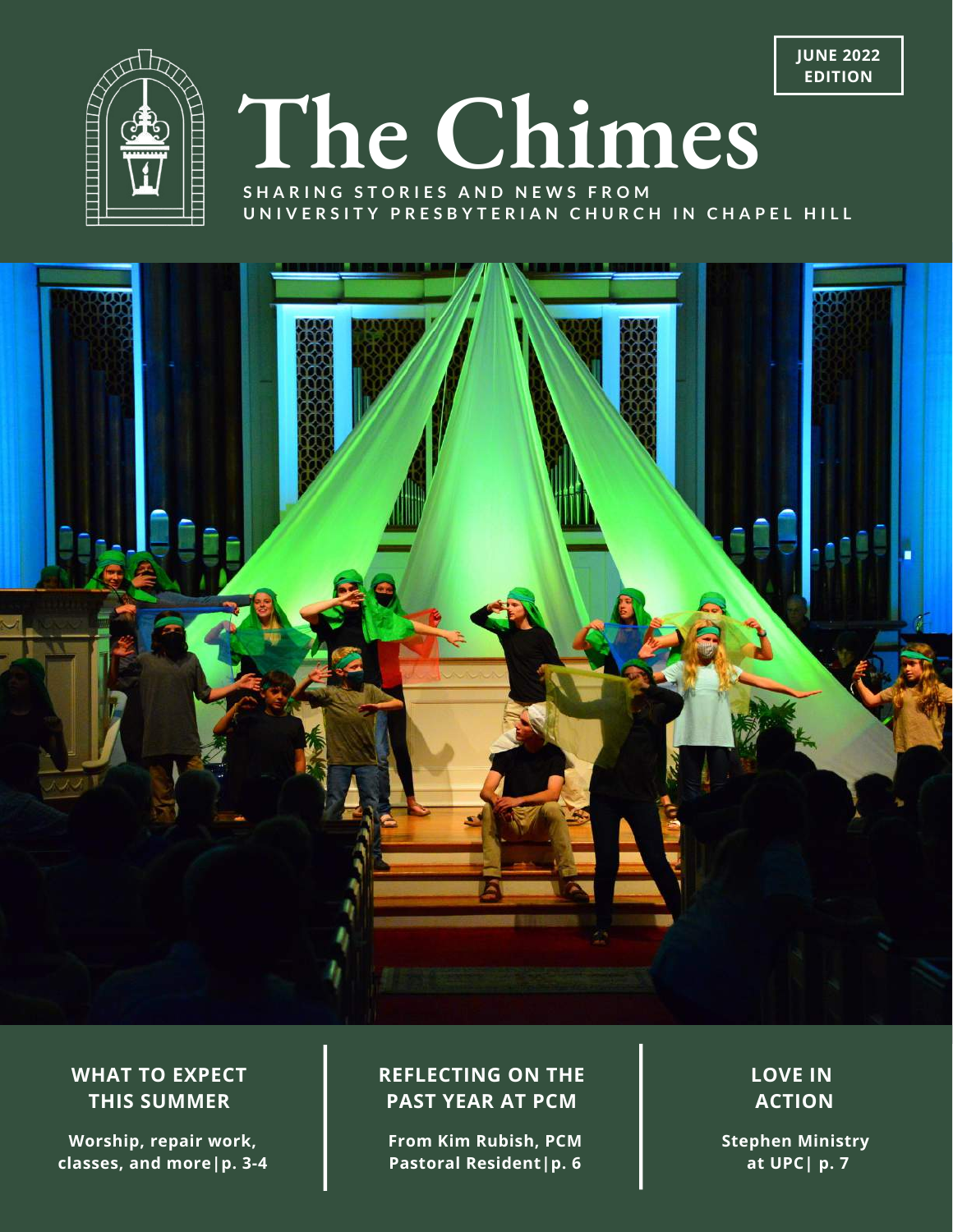### In this Edition... 1 Our Staff

| Waterproofing Project in the Garden3 |  |
|--------------------------------------|--|
|                                      |  |
|                                      |  |
|                                      |  |
|                                      |  |

## **Find us online!**

**[upcch.org](http://upcch.org/)**

**[facebook.com/upcch](http://facebook.com/upcch)**

- **@** [@upc\\_chapelhill](http://instagram.com/upc_chapelhill)
	- **[vimeo.com/upcch](http://vimeo.com/upcch)**

*Cover Photo: A scene from the Youth Musical, presented on May 25.*

**Meg Peery McLaughlin**, Co-Pastor **Jarrett McLaughlin**, Co-Pastor **Kim McNeill**, Staff Associate for Youth Ministries **Nancy Myer**, Staff Associate for Children's Ministries **Joey Fala**, Director of Music Ministry **Berry French**, Associate Pastor for Campus Ministry **Hadley Kifner**, Pastor for Spiritual Nurture **Erin Collier**, Dir. of Communications & Stewardship **Ellen Parker**, Director, UPPS **Ryan Byrnes**, Director of Operations **Sara Richard,** Office Administrator **Peter Costa,** Financial Manager **Melani Willhite**, Financial Assistant **Dennis Dallke**, Property Manager **Johnny Clay,** Sexton



### **Congregational Retreat Update**

Housing in Assembly Inn is now full! If you want to attend but haven't signed up yet, we'll help you look for alternate housing. Visit **[upcch.org/retreat](https://upcch.org/retreat)** for details and to sign up.

#### **Welcome, Confirmands!**



On May 1, we welcomed 28 confirmands to our faith community. We're proud of these students, and grateful for the leaders and confirmation mentors who walked through this process with them!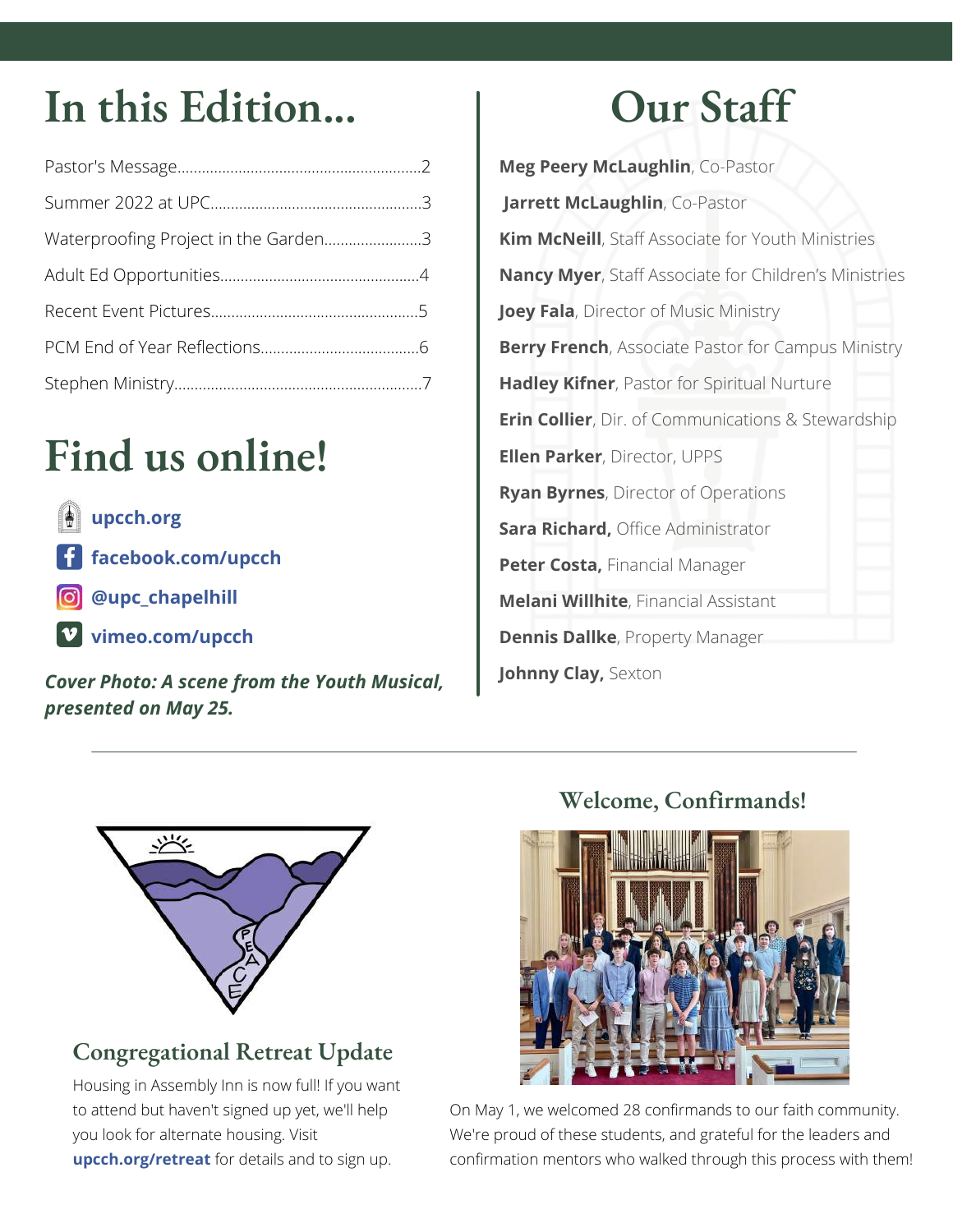

Dear Church Family,

Having a clergy couple in your pulpit means you have a front row seat to our very different strengths. In case it hasn't become clear already, Jarrett is the one with the sharp memory (in addition to a pathological need to drop music references into sermons).

Though that is true, when I learned of Columbine and Sandy Hook, I remember exactly

where I was,

and what the light looked like as it fell on my surroundings,

and how the ache in my heart seeped into places I was scared to access.

For our now 30th school shooting in 2022 alone, at Robb Elementary in Uvalde, I received the news as I was sitting at our kitchen table ticking away at my inbox. I had just told the twins to take a shower, and as they went to fetch their towels, I could hear them singing upstairs. The song was *Dona Nobis Pacem*.

I know this must sound like some saccharine preacher-kid fantasy. I'm not going to say they weren't whining and fighting minutes earlier, but at this moment, as they reluctantly went to attend to their hygiene (why is it always a surprise that they need to bathe themselves), they were singing a song they'd learned in children's choir on Sunday afternoons. Caroline often mispronounces it. *Pacet*, she sings; I have no idea what that would be in Latin. But *Dona Nobis Pacem* means *Grant us Peace*.

The juxtaposition was too much. Children singing about peace. Children shot dead at school.

In a typical year, there are more preschoolers shot dead in America than police officers. Our country, including those who own guns, has near unanimous consensus on universal background checks, and yet, common sense gun safety legislation has been stalled for decades. It's maddening.

I hear the voices of those I love in this congregation who say the church should not talk about politics. I get what they mean. It's not my job as your pastor to tell you who to vote for. It's not my role to sow seeds of further division in a country that is hanging together by a thread. It's not my work to proclaim NPR, but the good news of the gospel. That gospel, though, teaches me that faith without works is dead; that Jesus is Lord of all aspects of my life—yes, the spiritual, but the social as well; that God can use even imperfect groups of people—like governments and churches to partner in kingdom work.

As I write this, I am preparing for Sunday (May 29) where we'll name this grief in worship, for we do not come to God with blinders on, but we come with the weight of the world on our shoulders. We'll gather in the Fellowship Hall after worship to write letters to our elected representatives, for prayers aren't only whispered but also enacted. And we'll respectfully, authentically, talk—as parents, attorneys, teachers, retirees, scientists, bankers—disciples all—each and every one of us committed to peace.

*Dona Nobis Pacem*.

Me

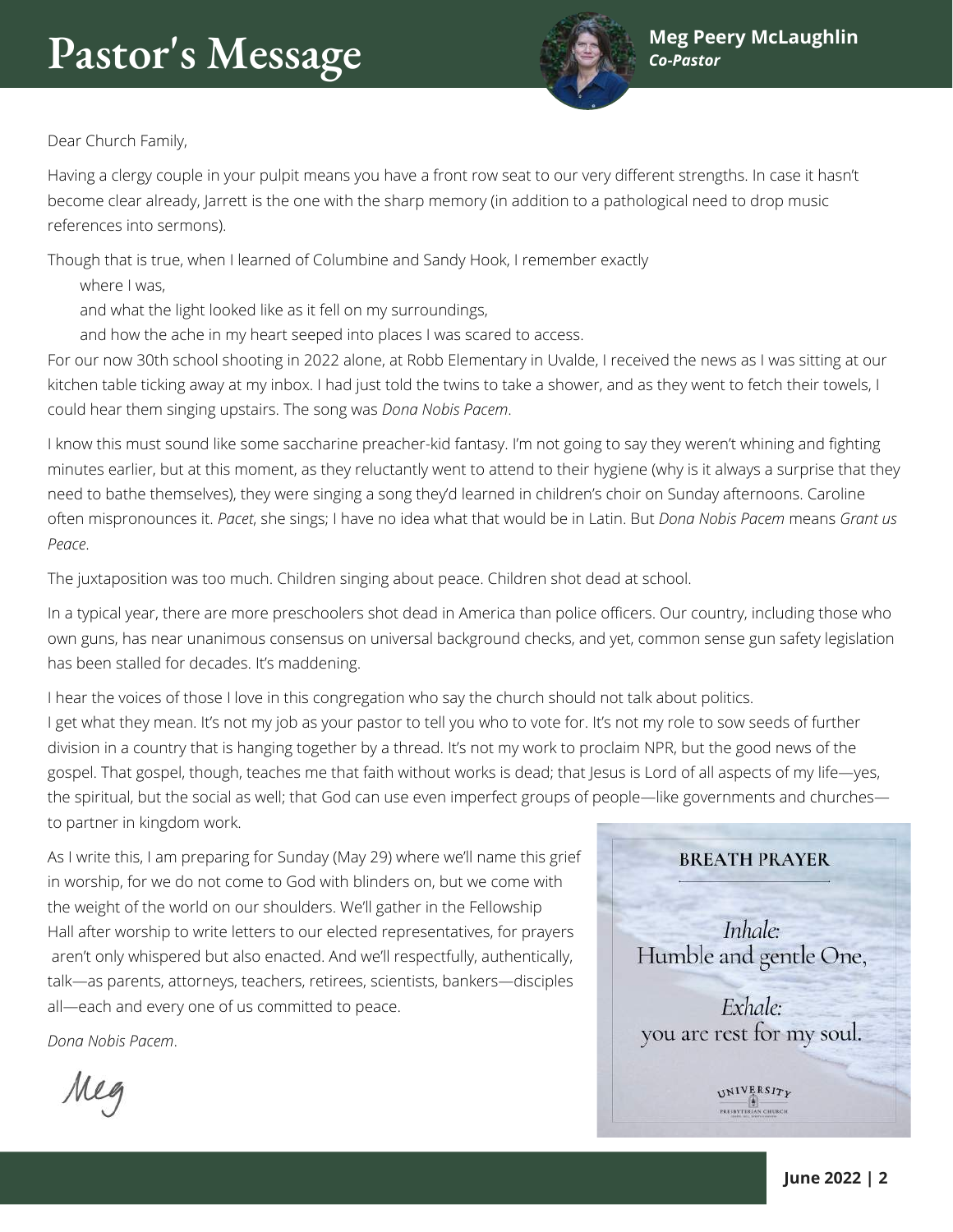### **Summer 2022 at UPC**



#### **Summer Worship Schedule**

We have officially transitioned to our summer worship schedule, with **one worship service at 10 am in the Sanctuary** (in person and livestream). We're also declaring the balcony a masks required zone, to provide a space for those who feel more comfortable sitting with others who are masked. Of course, you're welcome to mask in other areas of the sanctuary, too.

#### **Beginning on June 5, Punch on the Porch will return - and we**

**need your help!** Sign up to host this wonderful fellowship opportunity after worship on the portico during the summer months. All supplies are provided; simply add your smile and hospitality! This is a great way to get to know our members during the summer. Visit **[upcch.org/summer-worship](https://upcch.org/summer-worship)** to sign up.

#### **Repair Project to Temporarily Close Garden**

It all started with paint peeling off the block walls in the youth center. Then some floor tiles began popping up. The signs were clear - we had some water infiltration in the basement level of the church building. With some investigation, the Property Committee determined that we have a drainage problem and that the slab underneath the youth building is saturated. We have contracted with Lindsley Waterproofing to address this problem.

The solution will require some excavation in both the memorial garden as well as by the stairwell leading down to the youth center on Robertson Lane. Beginning sometime in June (exact date TBD), this work will disrupt our access to the garden for approximately 8 weeks, but it will not disturb the wall where the remains of so many of our saints have been committed over the years. UPC is committed to preserving the integrity of the space.

This project is an unplanned expense but the Session authorized using money from the General Reserve in order to fund it and ensure that our building remains a healthy and safe environment for housing the vital ministry that takes place within these halls. We ask for your patience as we deal with the inevitable disruption that accompanies a project of this scope.



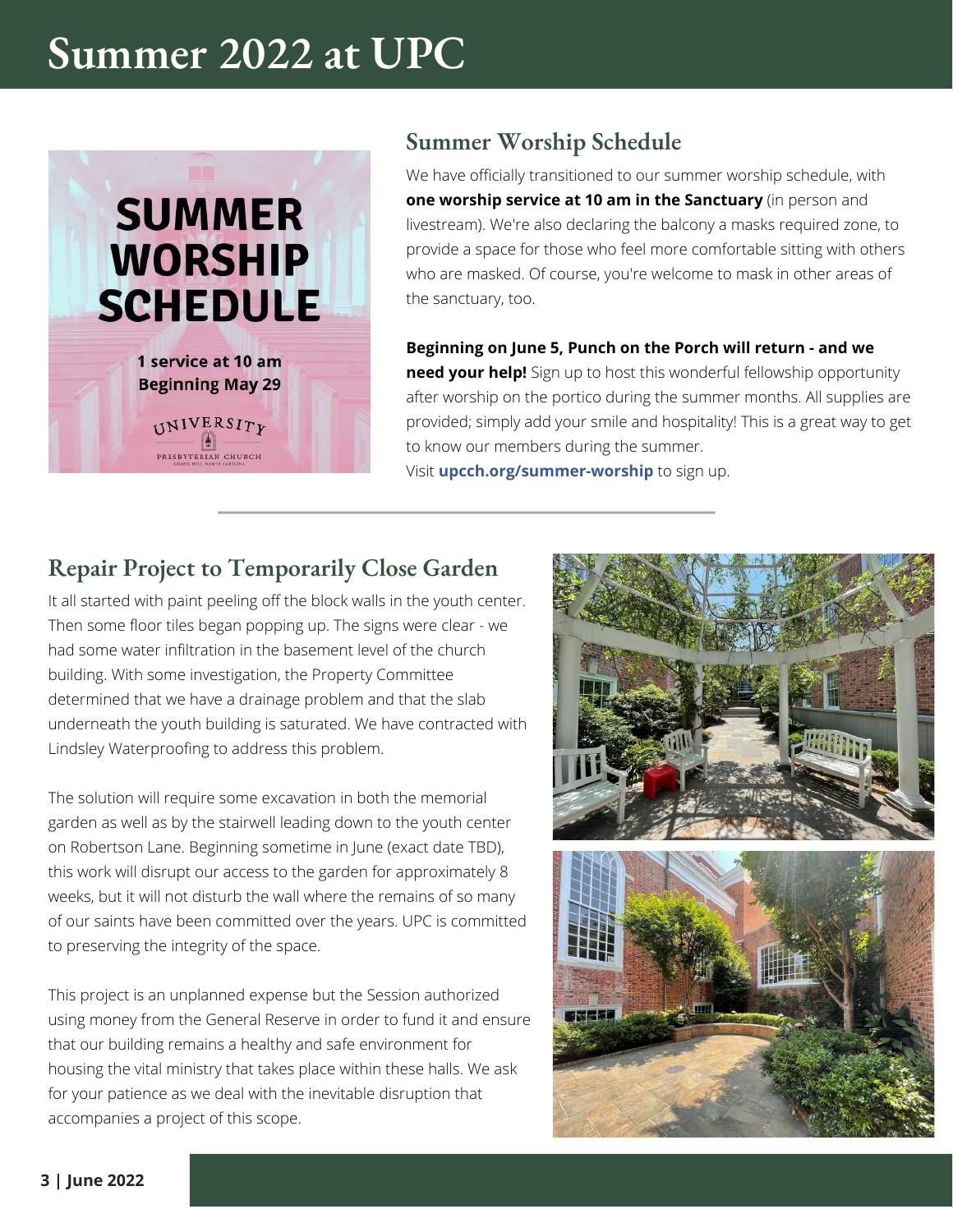#### **Adult Education Opportunities This Summer**

#### **Crossroads Class**

*Sundays at 8:45 am through June 26, in Vance Barron Hall*

Crossroads Class will continue their study through June, doing an overview of books of the Bible and using videos from *The Bible Project*.

#### **Studying and Praying the Gospel of John**

#### *July 17, 24, 31, and August 7 at 8:45 am, in Dunham Hall*

Reading and studying Scripture deepens our understanding of the story of God's people. Using Scripture to pray provides us with images and words to communicate with and grow closer to God. This series will focus on studying and praying the Gospel of John.

This class will be led by Rick and Sally Osmer. Sally Osmer is a Stephen Minister in our church. She has degrees in clinical social work and ministry. For 25 years, she was the director of two nonprofits in Trenton and Princeton, NJ. Rick Osmer taught practical theology at Princeton Theological Seminary for 30 years in the areas of Christian education, spirituality, and evangelism. He is an ordained minister of the Presbyterian Church (USA). Rick and Sally met while students at UNC.

#### **Where in the World is UPC This Summer?**

We're grateful to be resuming a more typical summer activity schedule this year, with VBS, trips, and more! Curious about where everyone will be? Here's the quick run-down:

#### **Montreat Youth Conference (high school youth)**

June 12-18 in Montreat, NC

#### **Montreat Music & Worship (children and youth)**

June 19-25 in Montreat, NC

#### **Vacation Bible School (children)**

June 27-30 at New Hope Camp & Conference Center

#### **Massanetta Middle School Conference (middle school youth)**

July 12-15 in Harrisonburg, VA

#### **Appalachia Service Project (older youth & adults)**

July 17-23 in rural Appalachia

Please pray for all of our participants in these trips and activities, as well as for the leaders and chaperones. We look forward to sharing stories and pictures in future editions of *The Chimes*!

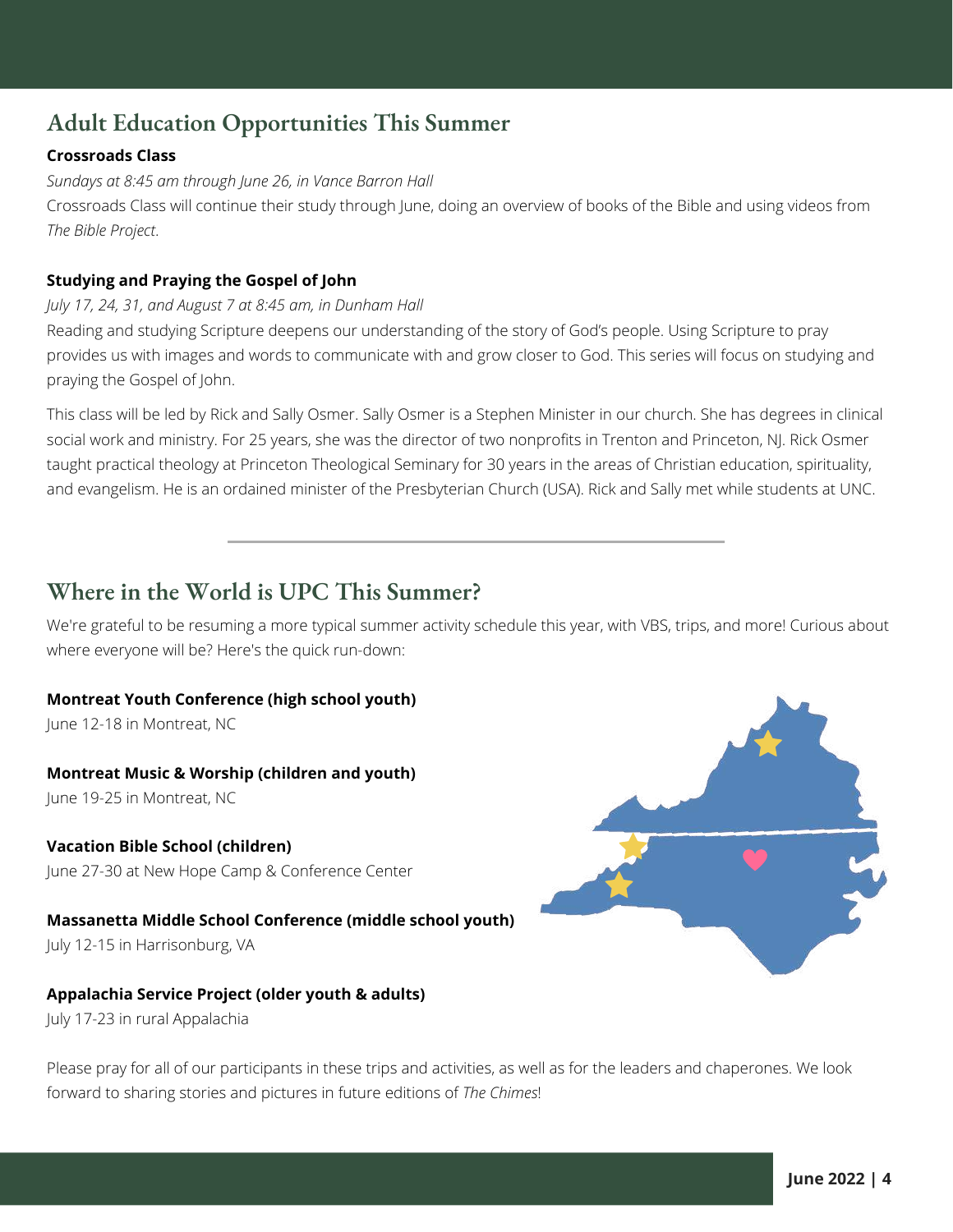### **Recent Pictures from UPC Life**













**For more UPC pics, visit [upcch.smugmug.com.](http://upcch.smugmug.com/)**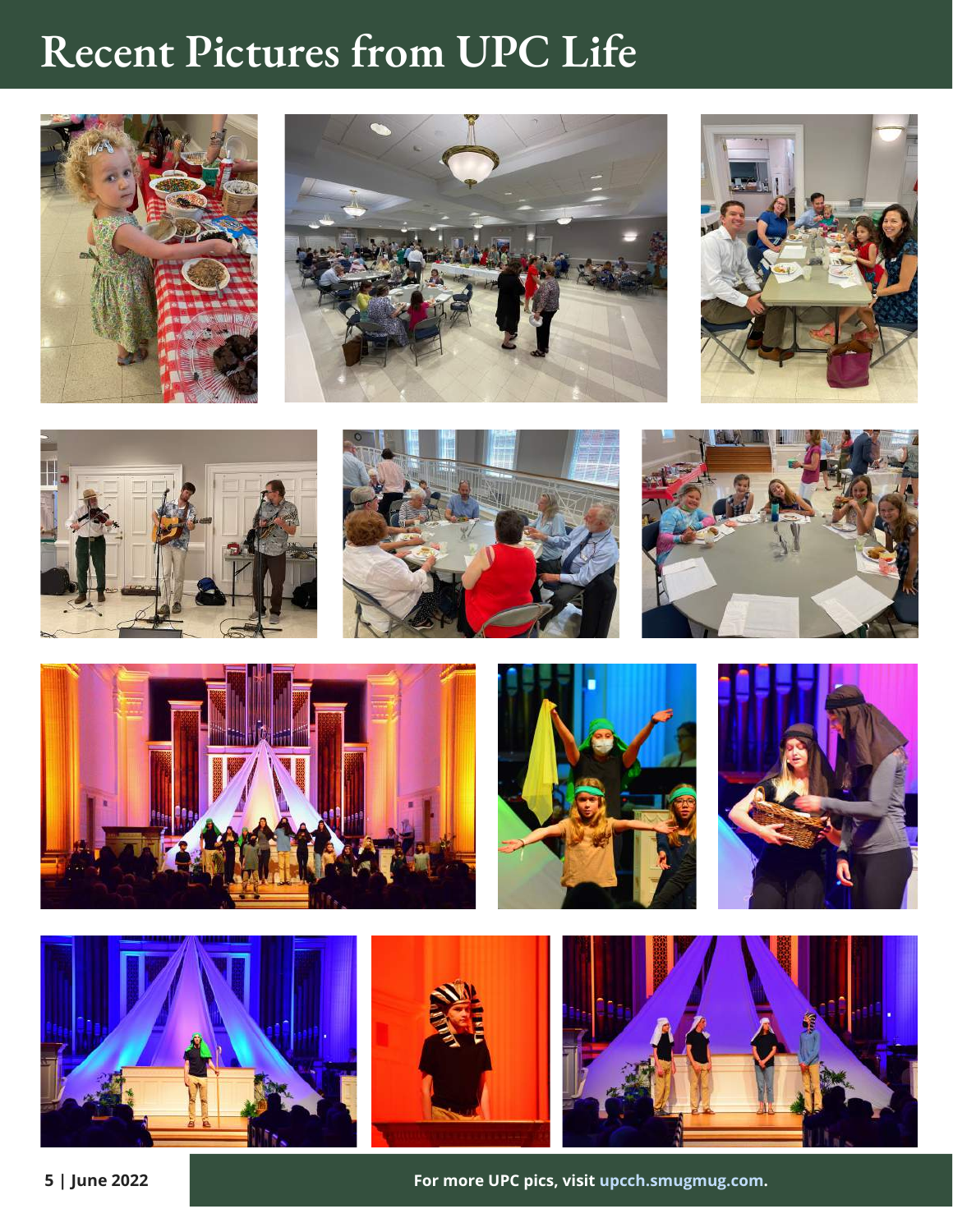### **PCM End of Year Reflections**



**Kim Rubish** *PCM Pastoral Resident*

The halls and couches of PCM are quiet, the fridges are emptier than ever, and we've said "see you later" to an incredible class of graduated seniors. After a full year of bustling, exciting PCM energy, it's strange to sit back and take a breath, and to reflect on an incredible first ten months as a Pastoral Resident.

This year has been full of so much growth and so many opportunities, but there have certainly been a few stand-out experiences. One of the most fruitful, life-giving experience of my residency has been leaning into vocation with graduating seniors. We spent the year together in a weekly small group, focusing on all of the scary, exciting, "what the heck happens after graduation" feelings that were coming up for the group, and dove into where God exists in all of those feelings. We also drank plenty of coffee and made an occasional Sup Dogs run, as all outgoing seniors must. Walking alongside this group has been a personal highlight of my time, and I'm thrilled to get to experience it with a new class of seniors next year.



While it's no secret that I love pastoral care and spending intentional time with students, this year also gave me the opportunity to grow in new ways, leaning into planning and carrying out larger events like PCM Student Sunday, and as part of the planning team for Spring Break. From listening to our seniors preach on PCM Sunday to backpacking in the freezing cold Montreat wilderness, I got to experience incredible, unforgettable moments after better understanding what it takes behind the scenes to make them possible.

Every day in this role has come with new gifts and challenges, and I couldn't be more grateful and excited for another year to keep growing and learning in ministry alongside so many exceptional mentors and students.

#### **From the Students...**



There have been quite a few Thursday nights where the pressure of school was really weighing on me, and I felt like my focus needed to be on my work. But every time I put my work aside and went to PCM, I was so glad that I did. Whether it is singing beautiful songs led by the music team, pondering about what being a college student means in our faith, or just talking with other students after program, it is truly beautiful to see all the ways in which God moves through PCM. *-Sarah Ramsey, Class of 2024*

PCM offered me a place of acceptance and love. They gave me familiar faces around campus and meaningful friendships. Most importantly PCM gave me a place to ground my faith through the ups and downs of figuring out who I was and what I am doing here. *-Brett Bolton, Class of 2025*